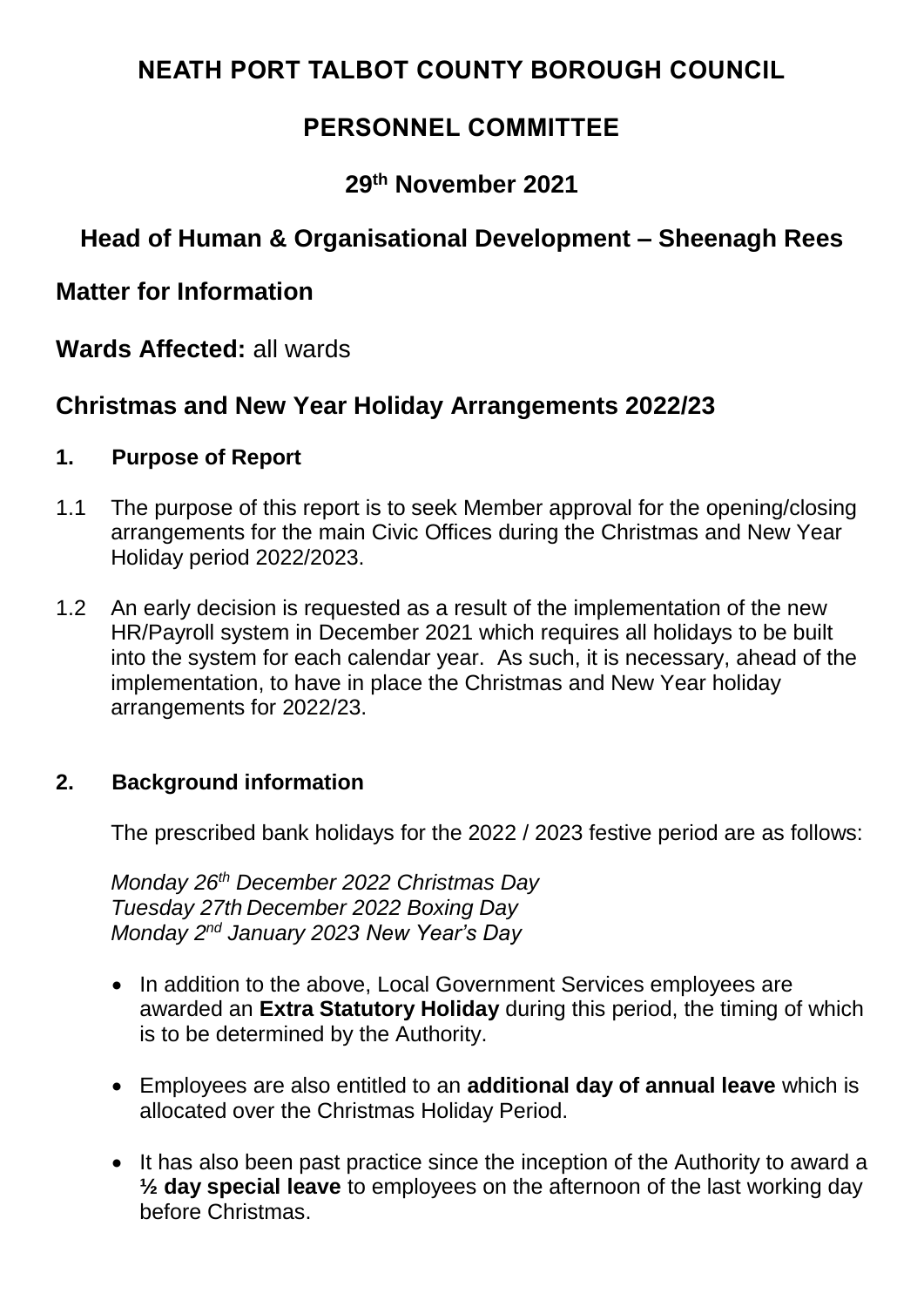## **3. Proposed Holiday Arrangements**

- 3.1 Managers of all business critical services across the Council will ensure that all such services continue to be available on a 24 / 7 basis, where necessary, and that standby / callout arrangements are in place so that appropriate responses can be made to emergencies arising during the holiday period.
- 3.2 The proposal below is primarily concerned with working arrangements over the holiday period.
- 3.3 This proposal does not require employees to use any of their annual leave over the prescribed Christmas and New Year Holiday period.

| Friday    | 23rd December 2022             | AM - Normal working day             |
|-----------|--------------------------------|-------------------------------------|
|           |                                | PM - Half day special leave granted |
|           |                                |                                     |
| Monday    | 26th December 2022             | <b>Christmas Day Bank Holiday</b>   |
| Tuesday   | 27th December 2022             | <b>Boxing Day Bank Holiday</b>      |
| Wednesday | 28th December 2022             | <b>Extra Statutory Day</b>          |
| Thursday  | 29th December 2022             | Additional Annual Leave Day (*)     |
| Friday    | 30 <sup>th</sup> December 2022 | <b>New Year's Day Bank Holiday</b>  |
|           |                                |                                     |
| Monday    | 2 <sup>nd</sup> January 2023   | Normal Working Day                  |
| Tuesday   | 3rd January 2023               | Normal Working Day                  |

3.4 The following allocation of days is proposed:

- 3.5 (\*) During these dates, some services will require employees to work and employees will be able to take their annual leave on alternative dates, so that service delivery is not detrimentally affected. Where employees are required to work, the relevant Head of Service will notify employees as soon as possible and will ensure that necessary welfare facilities and management support is available.
- 3.6 The proposal was developed in consultation with Heads of Service, Corporate Directors and senior managers. Trade Unions have been consulted in relation to this proposal and support this option for 2022/23.

## **4. Implementation**

In order to ensure that employees are aware of these arrangements, details will be placed on the HR Intranet, on employee news, an article will be placed 'In The Loop' and on Yammer and Heads of Service will be requested to cascade the information to managers and employees within their respective service areas.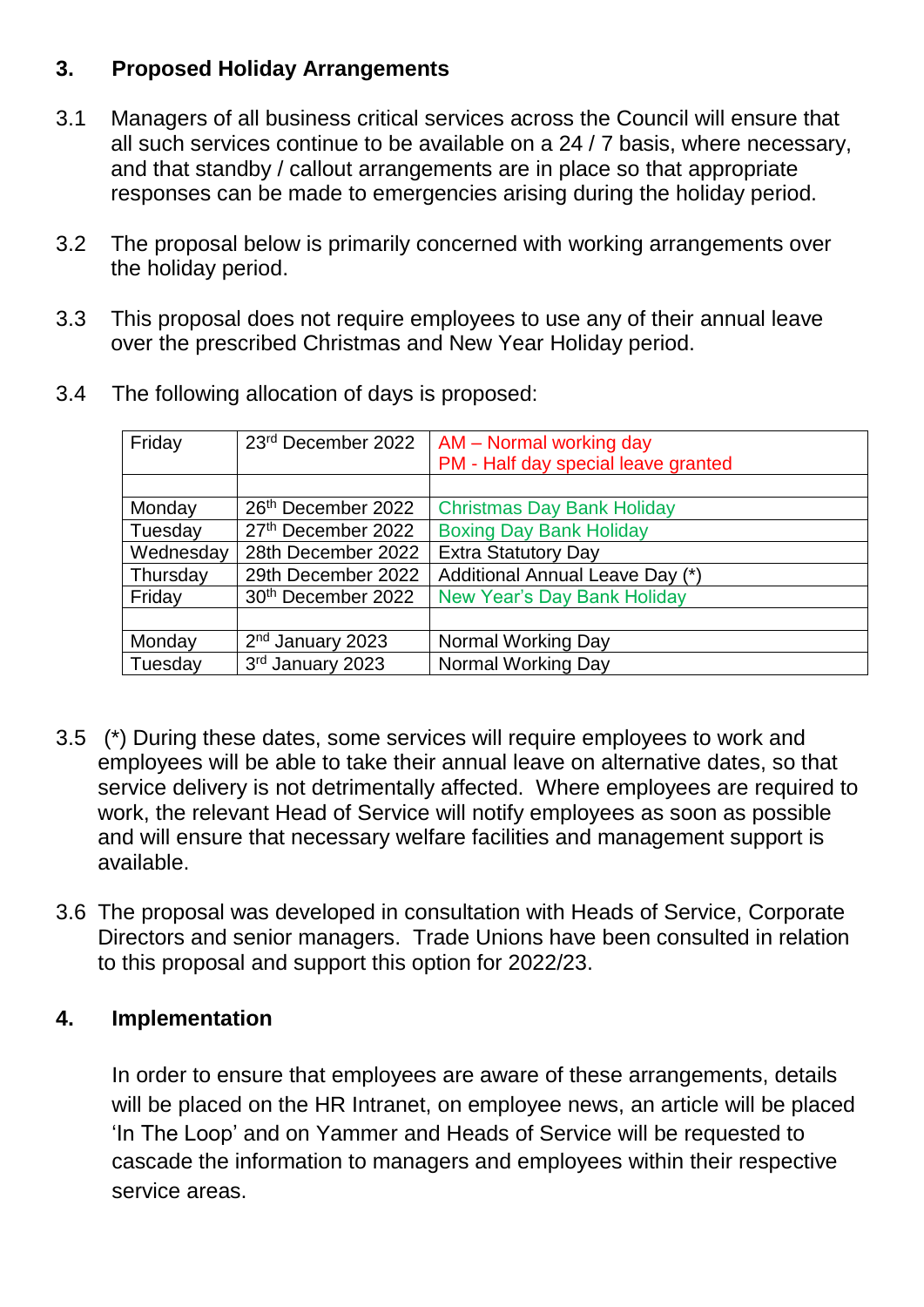## **5. Financial Impact**

The decision has been made taking into account the impact on our citizens and employees during a time when there is a reduced requirement for our services and the majority of employees want to take their annual leave to spend time with family and friends.

## **6. Integrated impact assessment:**

A first stage impact assessment has been undertaken to assist the Council in discharging its legislative duties (under the Equality Act, the Welsh Language Standards (No.1) Regulations 2015, the Well-being of Future Generations (Wales) Act 2015 and the Environment (Wales) Act 2016. The first stage assessment, attached at appendix 1 has indicated that a more in-depth assessment is not required. A summary is included below:

"A full impact is not required as there is no impact on any protected group. It also has no negative impact on bio-diversity or the Welsh Language".

## **7. Valleys Communities Impacts:**

No Implications

### **8. Workforce Impacts**

This proposal will impact on all employees and arrangements will be made to ensure that employees are aware of their particular service arrangements.

### **9. Legal Impacts**

There are no legal impacts associated with this proposal.

### **10. Risk Management**

There are no risks associated with this report.

### **11. Consultation**

There is no requirement under the Constitution for external consultation on this item.

### **12. Recommendation**

It is **RECOMMENDED** that members approve the proposal in relation to Christmas / New Year holiday arrangements for 2022/2023.

### **FOR DECISION**

**12. Officer contact**